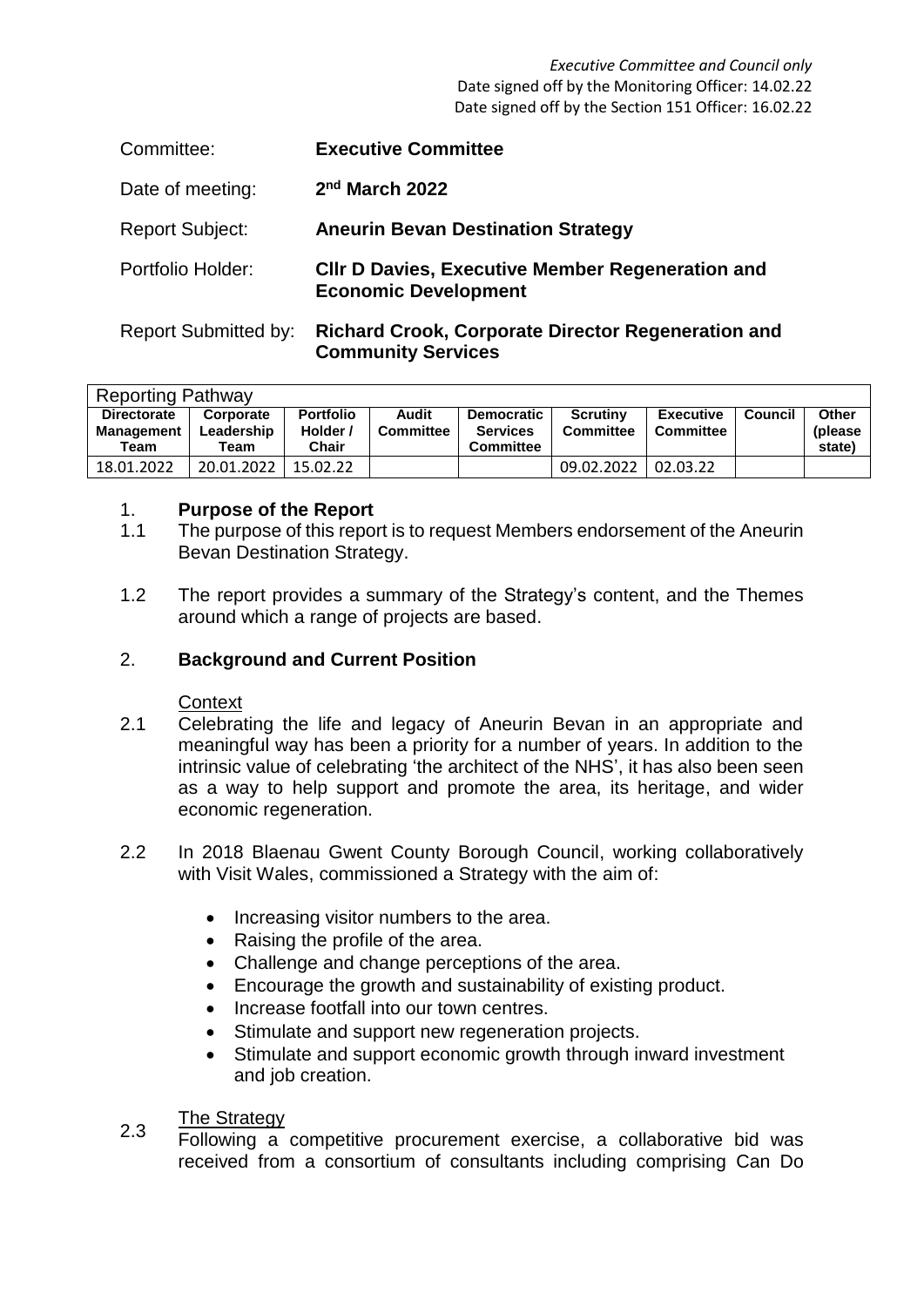Team, Letha Consultancy and Wye Knot Tourism who were awarded the commission.

- 2.4 The consortium co-produced a Strategy in consultation with a range of stakeholders including members of the public, community groups and identified a series of Themes around which projects could be developed. These Themes are:
	- Bevan Creator of the NHS
	- Bevan the Politician
	- Bevan Son of Tredegar
	- Bevan the Miner and Trade Unionist
	- Bevan the Inspiring Orator and Debater
	- Bevan the Bibliophile and Author
- 2.5 A range of projects have been identified within the context of these themes and are included in the attached Executive Summary. Since the projects have been identified, due to a range of factors including time elapsed due to Covid-19 further work is needed to establish more up-to-date costs for the projects identified.

# Current Position

- 2.6 The Strategy ties into and complements the Blaenau Gwent Destination Management Plan (DMP) and will provide a framework for delivering local projects under the strategic umbrella of the DMP.
- 2.7 Approval is being sought to endorse the proposals and enable officers to further develop the projects, including feasibility work and establish updated costs. Should this be endorsed, a further report will be presented in future updating on progress on the development and delivery of projects.

# 3. **Options for Recommendation**

- 3.1 Option one – The Executive Committee approve the Aneurin Bevan Strategy.
- 3.2 Option two – The Executive Committee suggest amendments to the Aneurin Bevan Strategy prior to approval.

### 4. **Evidence of how does this topic supports the achievement of the Corporate Plan / Statutory Responsibilities / Blaenau Gwent Well-being Plan**

- 4.1 Blaenau Gwent Public Service Board: Established in April 2016, and is currently working towards preparing a Well-being Plan for the area. Tourism will offer an opportunity in Blaenau Gwent to help the area contribute towards the long-term future of the area.
- 4.2 The Blaenau Gwent Local Plan 2018-2022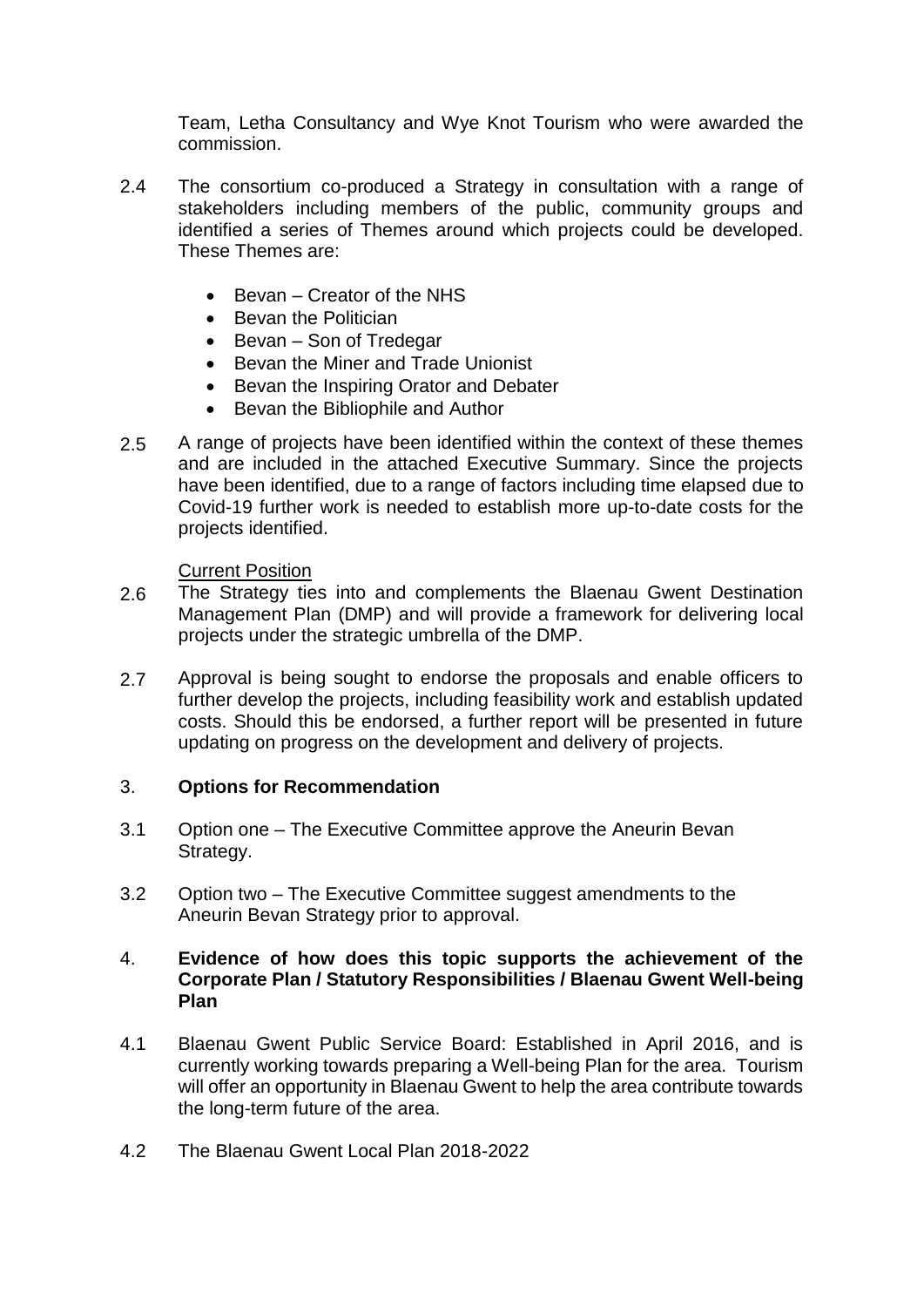The Local Government (Wales) Measure 2009 (Section 15), places a duty on all Local Authorities in Wales to make arrangements to secure continuous improvement. As part of this, the Council is required to develop a Corporate Plan. The priorities developed for the Corporate Plan incorporate the previous Council Well-being Objectives and also represent our Improvement Objectives, as required by the Local Government (Wales) Measure.

# 5. **Implications Against Each Option**

### 5.1 **Impact on Budget** *(short and long term impact)*

- 5.1.1 The Strategy will be developed and delivered collaboratively with partners, with funding sought from a range of sources including internal budgets e.g. Destination Management and where necessary from external funders.
- 5.1.2 The Strategy will support the Authority in making funding applications to external funding bodies including Welsh Government, Visit Wales and others, to deliver projects.
- 5.1.3 Any priorities identified within the Strategy requiring additional funding will be reported as appropriate, identifying any potential impact on BGCBC resources.
- 5.1.4 Retention of the Destination Management budget is essential to supporting the five-year delivery of the Aneurin Bevan Strategy.

### 5.2 **Risk including Mitigating Actions**

- 5.2.1 The Strategy will form part of the wider DMP which is Blaenau Gwent's strategic document to support destination related activity. Without such a Strategy it will be difficult to ensure buy-in from stakeholder and secure funding to deliver projects.
- 5.2.2 Reduction in available staff resources will impact upon the Council's ability to implement activity contained within the action plan.
- 5.2.3 There is a risk of partner organisations not prioritising agreed actions which could negatively impact upon the implementation of the overall plan.
- 5.2.4 Failure of local tourism stakeholders to engage in the Destination Management Partnership will result in a weak monitoring of the Strategy. The Destination Management Officer will dedicate time to strengthening the partnership membership.

### 5.3 *Legal*

5.3.1 There are no legal implications to the development of the Strategy at this stage. Any activities arising as a result of the Strategy will be delivered within existing legal governance arrangements.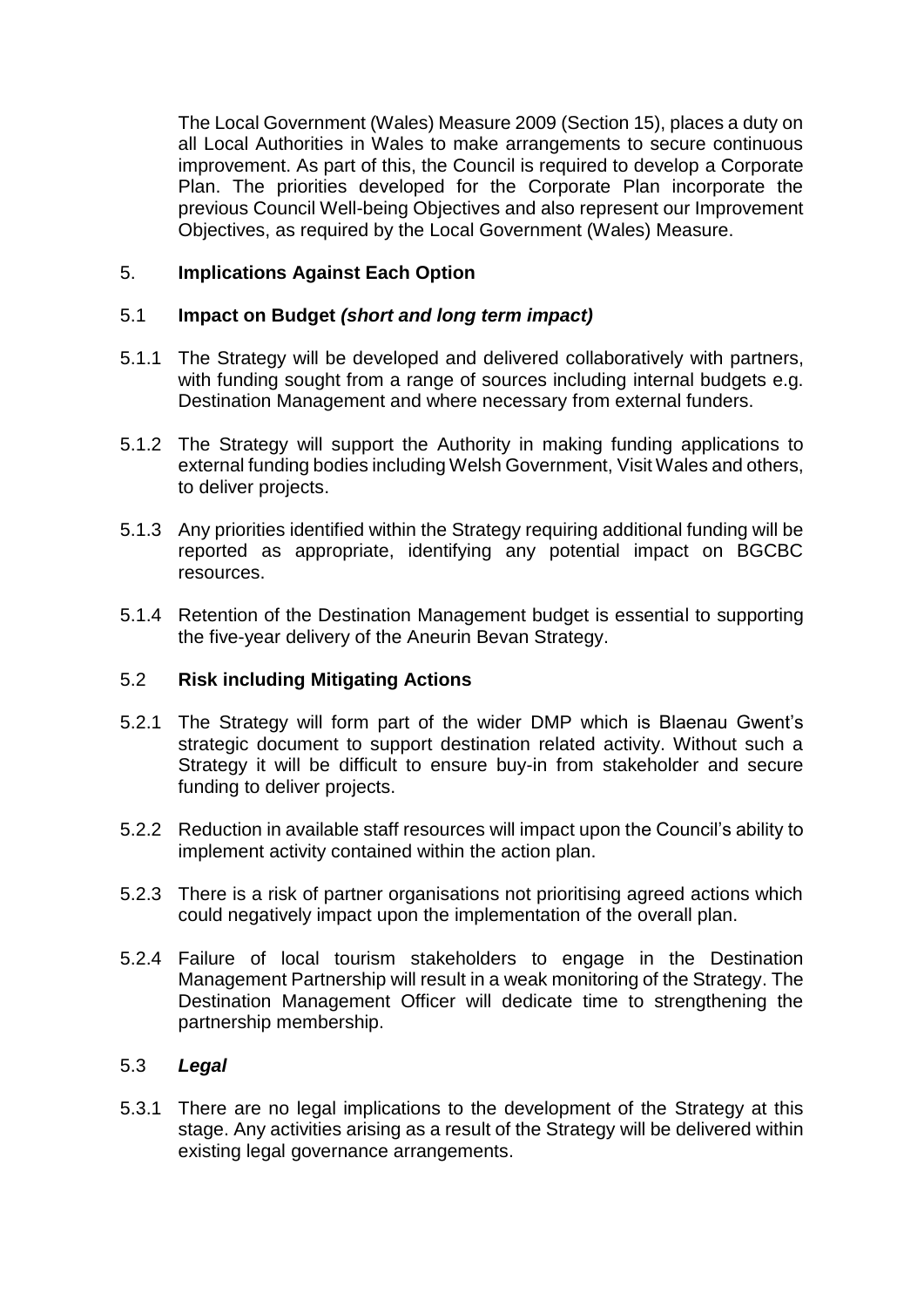### 5.4 *Human Resources*

5.4.1 Delivery of the Strategy will be co-ordinated through the Council's Destination Management Officer and overseen by the Destination Management Partnership

# 6. **Supporting Evidence**

### 6.1 *Performance Information and Data*

- 6.1.1 Nationally The Strategy will form part of the DMP which is referenced Welsh Government's / Visit Wales new tourism framework and The Future Generations (Wales) Act 2015
- 6.1.2 Regionally South Wales Tourism Forum, South East Wales Destination Management Group and South East Wales Destination Implementation **Group**
- 6.1.3 Locally Blaenau Gwent Public Service Board, the Blaenau Gwent Local Plan 2018-2022 and the Blaenau Gwent Corporate Plan.

### 6.2 *Expected outcome for the public*

6.2.1 The Strategy could benefit local businesses, residents and visitors alike through developing a more prosperous economy, pleasant environment and inspiring pride in our heritage and the areas role in the establishment of the NHS.

### 6.3 *Involvement (consultation, engagement, participation)*

The Destination Management Partnership meet quarterly at various venues across the County Borough. The group has increased membership and is a strong and cohesive voice for local tourism and will support and oversee the development and delivery of the Strategy.

6.3.1 The Destination Management Officer regularly engages with stakeholders and the community to ensure that their voices are heard and acted upon and ongoing consultation will be undertaken on the development and delivery of the Strategy.

### 6.4 *Thinking for the Long term (forward planning)*

6.4.1 The BGDMP lifetime has been extended from 3 years to 5 years to allow the partnership to take a long term vision for tourism. This will assist in providing continuity of oversight for the Strategy.

### 6.5 *Preventative focus*

6.5.1 Without a Strategy there will be no focus and monitoring of delivery nor a framework in place to secure funding for projects.